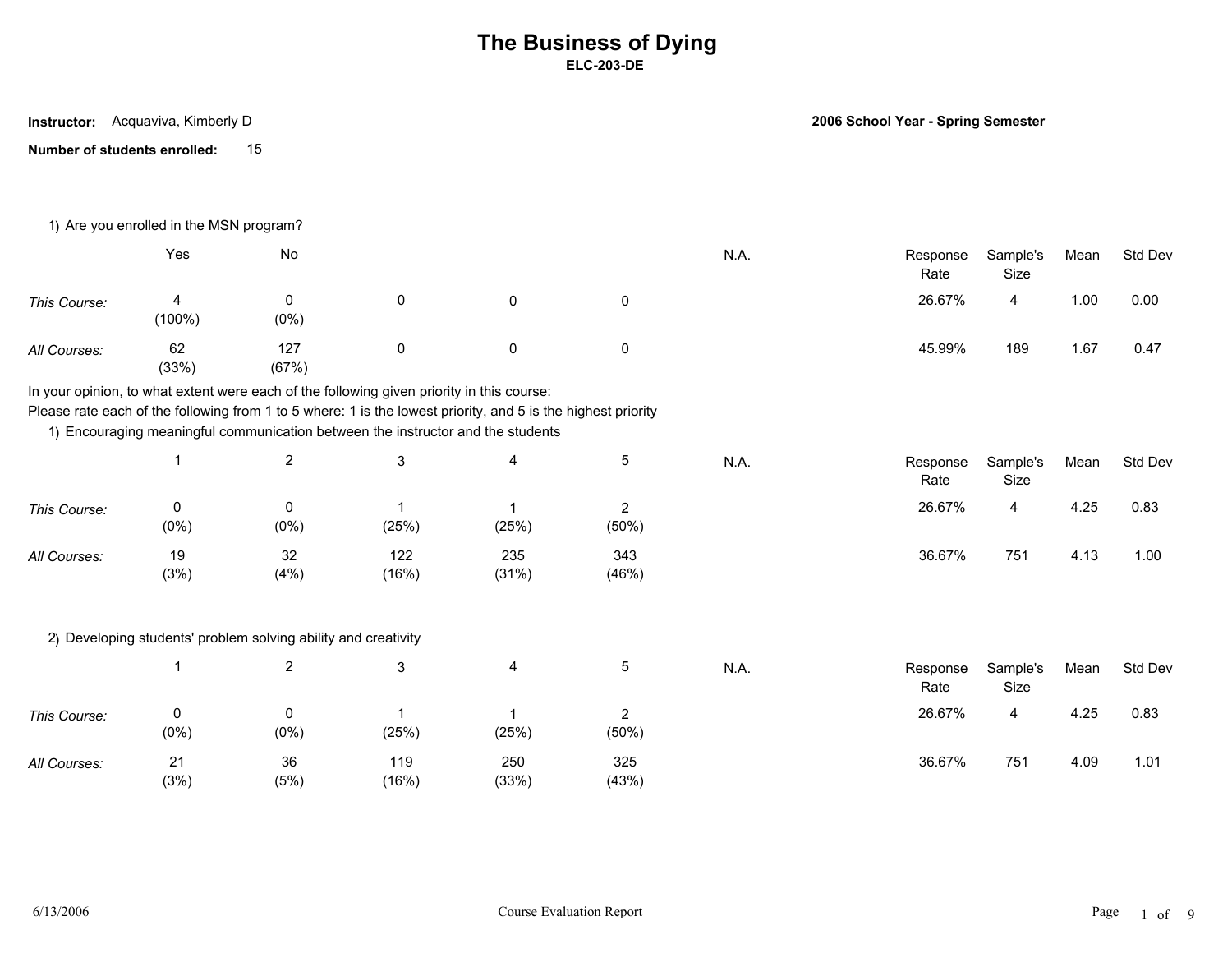**Instructor:** Acquaviva, Kimberly D

**2006 School Year - Spring Semester**

**Number of students enrolled:** 15

### Indicate how strongly you agree or disagree with each of the following statements Please rate each of the following from 1 to 5 where: 1 is strongly disagree, and 5 is strongly agree

3) I felt engaged with the course.

|              |            | ▃          |              | 4                 |              | N.A.         | Response<br>Rate | Sample's<br>Size | Mean | Std Dev |  |
|--------------|------------|------------|--------------|-------------------|--------------|--------------|------------------|------------------|------|---------|--|
| This Course: | (0%)       | $(0\%)$    | 0<br>(0%)    | <u>_</u><br>(50%) | (50%)        | 0<br>$(0\%)$ | 26.67%           | 4                | 4.50 | 0.50    |  |
| All Courses: | 23<br>(3%) | 38<br>(5%) | 109<br>(15%) | 211<br>(28%)      | 362<br>(48%) | 8<br>(1%)    | 36.67%           | 751              | 4.10 | 1.12    |  |

4) I found the assignments to be relevant and challenging.

|              |           |             |              |              |              | N.A.         | Response<br>Rate | Sample's<br>Size | Mean | Std Dev |  |
|--------------|-----------|-------------|--------------|--------------|--------------|--------------|------------------|------------------|------|---------|--|
| This Course: | (0%       | 0<br>(0%    | $(0\%)$      | ▃<br>(50%)   | $(50\%)$     | v<br>$(0\%)$ | 26.67%           | 4                | 4.50 | 0.50    |  |
| All Courses: | 15<br>(2% | 24<br>(3% ) | 108<br>(14%) | 203<br>(27%) | 351<br>(47%) | 50<br>(7%)   | 36.67%           | 751              | 3.93 | 1.41    |  |

#### 5) I am motivated to explore more about the subject of this course.

|              |            | <u>_</u>     |              |              |              | N.A.       | Response<br>Rate | Sample's<br>Size | Mean | Std Dev |
|--------------|------------|--------------|--------------|--------------|--------------|------------|------------------|------------------|------|---------|
| This Course: | $(0\%)$    | U<br>$(0\%)$ | (0%)         | (75%)        | (25%)        | $(0\%)$    | 26.67%           | 4                | 4.25 | 0.43    |
| All Courses: | 32<br>(4%) | 45<br>(6%)   | 102<br>(14%) | 212<br>(28%) | 343<br>(46%) | 47<br>(2%) | 36.67%           | 751              | 3.98 | . 26    |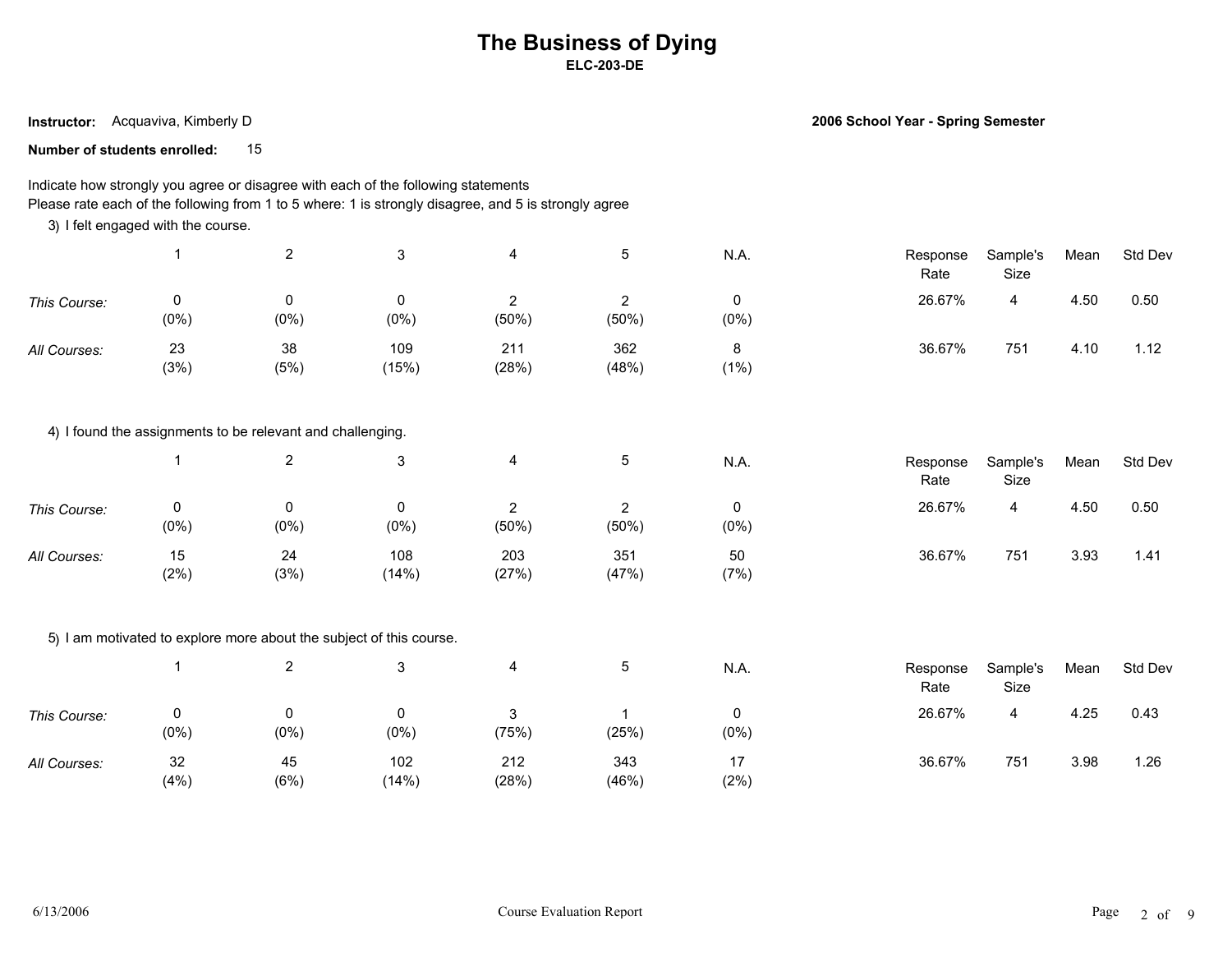**Instructor:** Acquaviva, Kimberly D

**2006 School Year - Spring Semester**

**Number of students enrolled:** 15

| 6) I felt that the time and work I invested in this class was worthwhile. |  |
|---------------------------------------------------------------------------|--|
|---------------------------------------------------------------------------|--|

|              |            | ົ            |             |              |              | N.A.    | Response<br>Rate | Sample's<br>Size | Mean | Std Dev |  |
|--------------|------------|--------------|-------------|--------------|--------------|---------|------------------|------------------|------|---------|--|
| This Course: | (0%)       | 0<br>$(0\%)$ | (25%)       | $(50\%)$     | (25%)        | $(0\%)$ | 26.67%           | ᅭ                | 4.00 | 0.71    |  |
| All Courses: | 26<br>(3%) | 42<br>(6%)   | 90<br>(12%) | 202<br>(27%) | 385<br>(51%) | (1%     | 36.62%           | 750              | 4.15 | 1.12    |  |

7) I received comments on assignments and examinations for this course in a timely manner.

|              |           |             |             |                         |              | N.A.         | Response<br>Rate | Sample's<br>Size | Mean | Std Dev |  |
|--------------|-----------|-------------|-------------|-------------------------|--------------|--------------|------------------|------------------|------|---------|--|
| This Course: | (0%       | 0<br>(0%    | (0%)        | $\sim$<br>▃<br>$(50\%)$ | (50%)        | υ<br>$(0\%)$ | 26.67%           | 4                | 4.50 | 0.50    |  |
| All Courses: | 47<br>(6% | 57<br>(8% ) | 84<br>(11%) | 163<br>(22%)            | 351<br>(47%) | 49<br>(7%)   | 36.67%           | 751              | 3.75 | 1.56    |  |

### 8) The course instructor gave useful feedback throughout the course

|              |           |            |              |                   |              | N.A.         | Response<br>Rate | Sample's<br>Size | Mean | Std Dev |
|--------------|-----------|------------|--------------|-------------------|--------------|--------------|------------------|------------------|------|---------|
| This Course: | 0<br>(0%  | $(0\%)$    | $(0\%)$      | <u>_</u><br>(50%) | (50%         | 0<br>$(0\%)$ | 26.67%           | 4                | 4.50 | 0.50    |
| All Courses: | 37<br>(5% | 36<br>(5%) | 109<br>(15%) | 184<br>(25%)      | 351<br>(47%) | 34<br>(5%)   | 36.67%           | 751              | 3.90 | 1.40    |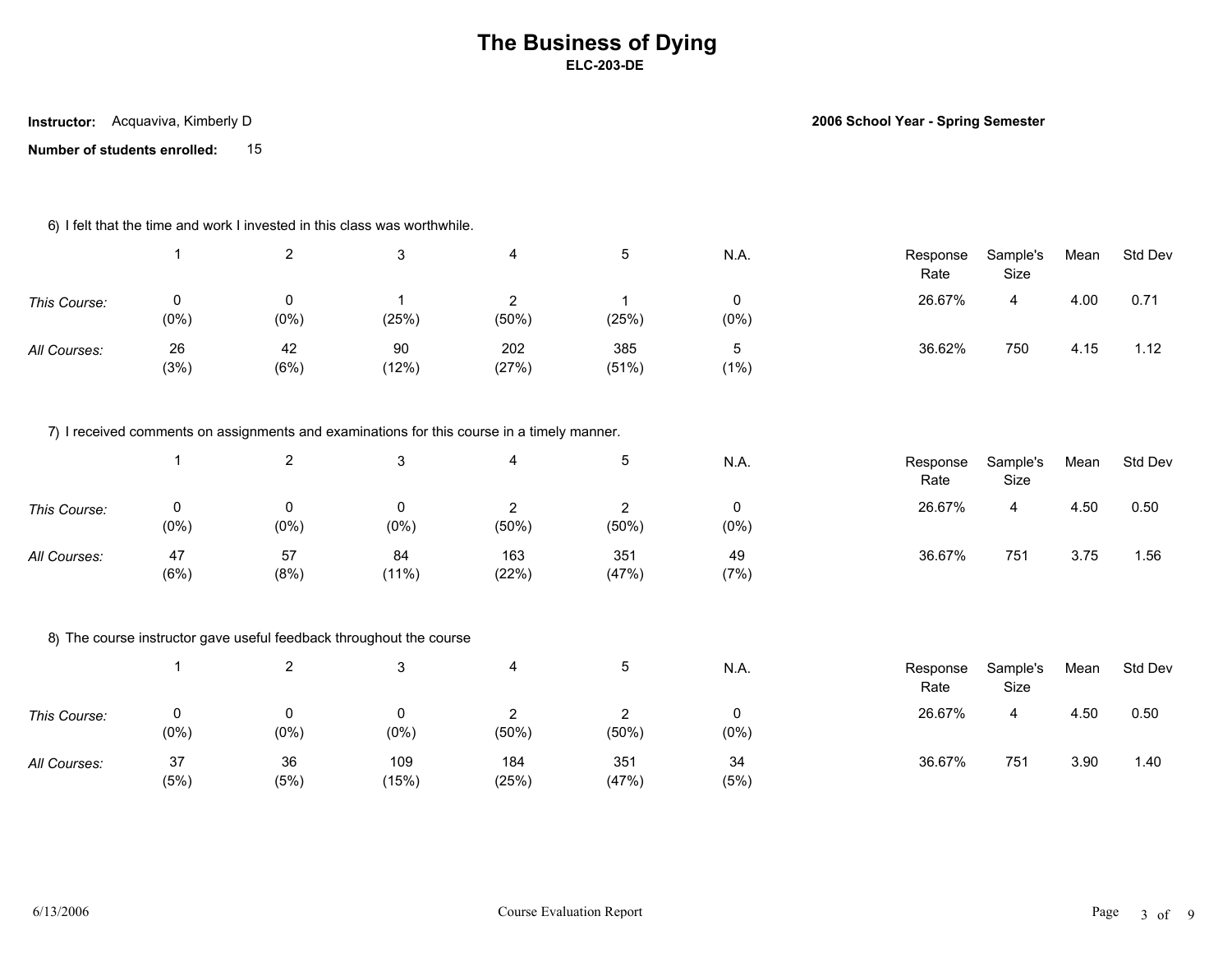**Instructor:** Acquaviva, Kimberly D

**2006 School Year - Spring Semester**

**Number of students enrolled:** 15

### 9) I felt comfortable contacting the instructor to have questions answered.

|              |              |            |             |              |              | N.A.       | Response<br>Rate | Sample's<br>Size | Mean | Std Dev |
|--------------|--------------|------------|-------------|--------------|--------------|------------|------------------|------------------|------|---------|
| This Course: | 0<br>$(0\%)$ | (0%        | 0<br>(0%)   | (25%)        | (75%)        | $(0\%)$    | 26.67%           |                  | 4.75 | 0.43    |
| All Courses: | 21<br>(3%)   | 26<br>(3%) | 76<br>(10%) | 152<br>(20%) | 457<br>(61%) | 19<br>(3%) | 36.67%           | 751              | 4.25 | 1.20    |

### 10) The instructor encouraged discussions, questions, and the expression of ideas.

|              |              |            |             |              |              | N.A.         | Response<br>Rate | Sample's<br>Size | Mean | Std Dev |  |
|--------------|--------------|------------|-------------|--------------|--------------|--------------|------------------|------------------|------|---------|--|
| This Course: | 0<br>$(0\%)$ | $(0\%)$    | $(0\%)$     | (25%)        | (75%)        | 0<br>$(0\%)$ | 26.67%           | 4                | 4.75 | 0.43    |  |
| All Courses: | 27<br>(4% )  | 19<br>(3%) | 94<br>(13%) | 187<br>(25%) | 405<br>(54%) | 19<br>(3%)   | 36.67%           | 751              | 4.15 | 1.21    |  |

### 11) The instructor was able to convey complex ideas.

|              |           |            |                |              |              | N.A.        | Response<br>Rate | Sample's<br>Size | Mean | Std Dev   |
|--------------|-----------|------------|----------------|--------------|--------------|-------------|------------------|------------------|------|-----------|
| This Course: | 0<br>(0%  | (0%)       | $(0\%)$        | _<br>(50%)   | (25%)        | (25%)       | 26.67%           | 4                | 3.25 | 1.92      |
| All Courses: | 19<br>(3% | 27<br>(4%) | 86<br>$(11\%)$ | 222<br>(30%) | 368<br>(49%) | 29<br>(4% ) | 36.67%           | 751              | 4.07 | <b>26</b> |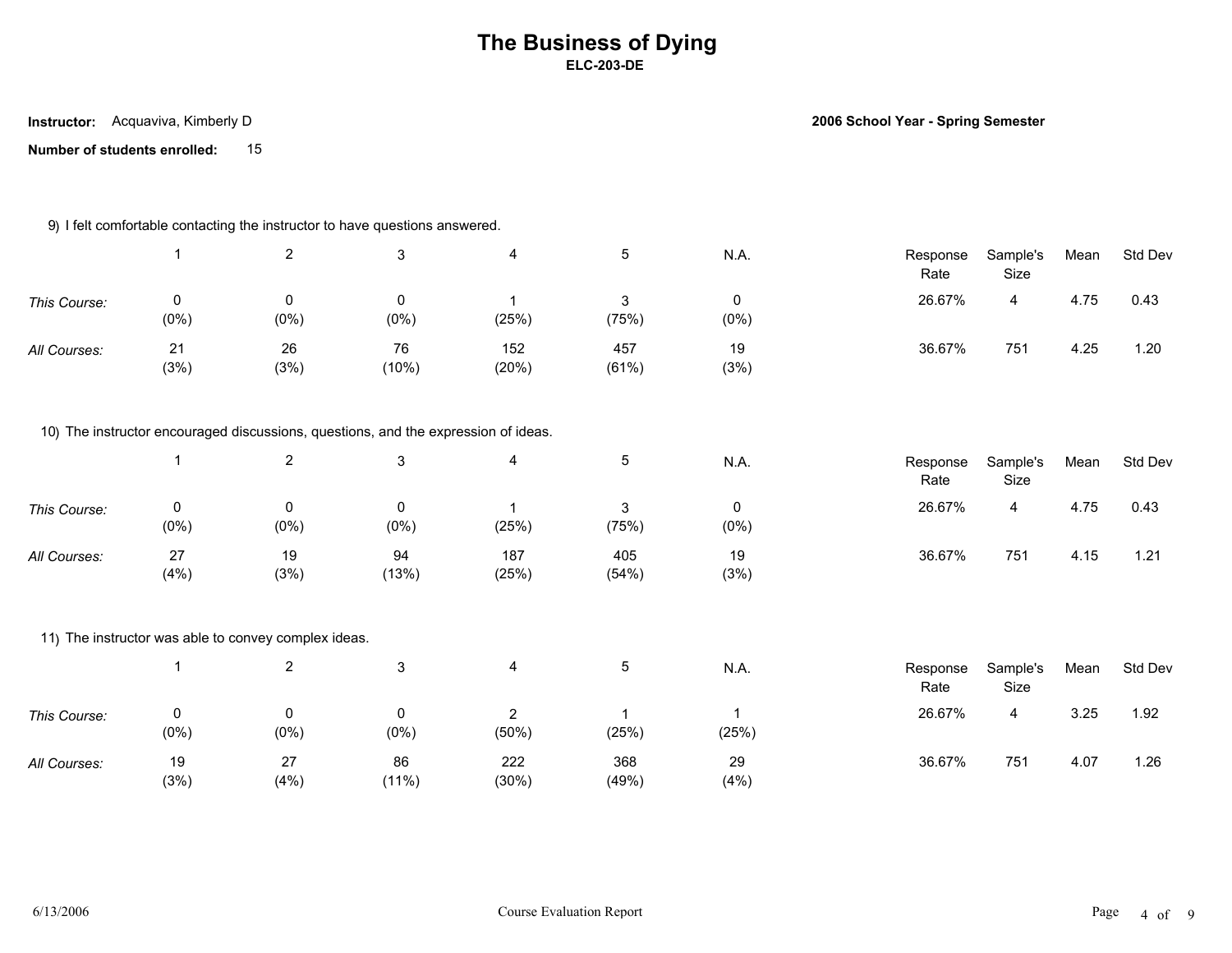**Number of students enrolled:** 15 **Instructor:** Acquaviva, Kimberly D

**2006 School Year - Spring Semester**

|              | 12) The course materials were relevant.    |                      |                        |                         |                         |                        |                  |                  |      |         |
|--------------|--------------------------------------------|----------------------|------------------------|-------------------------|-------------------------|------------------------|------------------|------------------|------|---------|
|              | $\mathbf{1}$                               | $\overline{2}$       | $\mathfrak{S}$         | $\overline{4}$          | $\overline{5}$          | N.A.                   | Response<br>Rate | Sample's<br>Size | Mean | Std Dev |
| This Course: | $\pmb{0}$<br>$(0\%)$                       | $\pmb{0}$<br>$(0\%)$ | $\mathbf 0$<br>$(0\%)$ | $\overline{2}$<br>(50%) | $\overline{2}$<br>(50%) | $\mathbf 0$<br>$(0\%)$ | 26.67%           | $\overline{4}$   | 4.50 | 0.50    |
| All Courses: | $\boldsymbol{9}$<br>$(1\%)$                | 20<br>(3%)           | 59<br>(8%)             | 203<br>(27%)            | 442<br>(59%)            | 18<br>(2%)             | 36.67%           | 751              | 4.32 | 1.08    |
|              | 13) The course materials were interesting. |                      |                        |                         |                         |                        |                  |                  |      |         |
|              | $\overline{1}$                             | $\overline{2}$       | $\mathbf{3}$           | $\overline{\mathbf{4}}$ | $5\phantom{.0}$         | N.A.                   | Response<br>Rate | Sample's<br>Size | Mean | Std Dev |
| This Course: | $\pmb{0}$<br>$(0\%)$                       | 0<br>$(0\%)$         | 0<br>$(0\%)$           | $\overline{2}$<br>(50%) | $\overline{2}$<br>(50%) | 0<br>$(0\%)$           | 26.67%           | 4                | 4.50 | 0.50    |
| All Courses: | 21<br>(3%)                                 | 27<br>(4% )          | 85<br>(11%)            | 218<br>(29%)            | 384<br>(51%)            | 16<br>(2%)             | 36.67%           | 751              | 4.16 | 1.16    |
|              | 14) I felt challenged by the course.       |                      |                        |                         |                         |                        |                  |                  |      |         |
|              | $\mathbf{1}$                               | $\overline{2}$       | $\mathbf{3}$           | $\overline{\mathbf{4}}$ | $\sqrt{5}$              | N.A.                   | Response<br>Rate | Sample's<br>Size | Mean | Std Dev |
| This Course: | $\pmb{0}$<br>$(0\%)$                       | 0<br>$(0\%)$         | -1<br>(25%)            | -1<br>(25%)             | $\overline{2}$<br>(50%) | 0<br>$(0\%)$           | 26.67%           | 4                | 4.25 | 0.83    |
| All Courses: | 26<br>(3%)                                 | 26<br>(3%)           | 93<br>(12%)            | 196<br>(26%)            | 402<br>(54%)            | 8<br>$(1\%)$           | 36.67%           | 751              | 4.20 | 1.11    |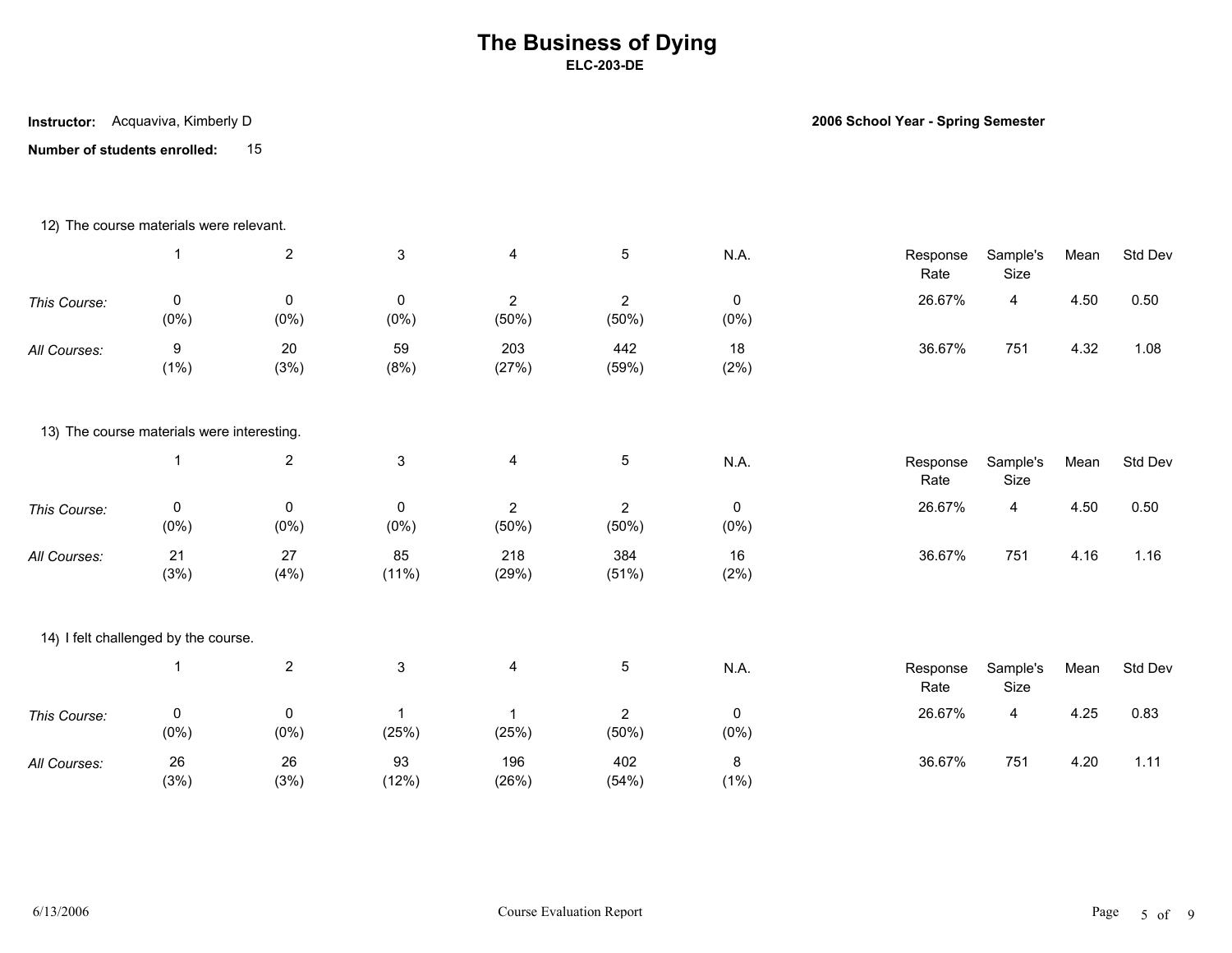**Number of students enrolled:** 15 **Instructor:** Acquaviva, Kimberly D

**2006 School Year - Spring Semester**

|              | 15) "Lectures" were well organized.           |                                                       |                      |                         |                         |                                  |                  |                  |      |         |
|--------------|-----------------------------------------------|-------------------------------------------------------|----------------------|-------------------------|-------------------------|----------------------------------|------------------|------------------|------|---------|
|              | $\overline{1}$                                | $\overline{2}$                                        | $\mathbf{3}$         | $\overline{\mathbf{4}}$ | $5\phantom{.0}$         | N.A.                             | Response<br>Rate | Sample's<br>Size | Mean | Std Dev |
| This Course: | 0<br>$(0\%)$                                  | $\pmb{0}$<br>$(0\%)$                                  | $\mathbf 1$<br>(25%) | $\mathbf{1}$<br>(25%)   | $\mathbf{1}$<br>(25%)   | $\overline{\mathbf{1}}$<br>(25%) | 26.67%           | $\overline{4}$   | 3.00 | 1.87    |
| All Courses: | 19<br>(3%)                                    | 30<br>(4%)                                            | 90<br>(12%)          | 182<br>(24%)            | 344<br>(46%)            | 86<br>(11%)                      | 36.67%           | 751              | 3.72 | 1.65    |
|              |                                               | 16) The expectations for this course were made clear. |                      |                         |                         |                                  |                  |                  |      |         |
|              | $\overline{1}$                                | $\overline{2}$                                        | $\mathsf 3$          | $\overline{\mathbf{4}}$ | 5                       | N.A.                             | Response<br>Rate | Sample's<br>Size | Mean | Std Dev |
| This Course: | 0<br>$(0\%)$                                  | $\pmb{0}$<br>(0% )                                    | 0<br>$(0\%)$         | $\overline{2}$<br>(50%) | $\overline{2}$<br>(50%) | 0<br>$(0\%)$                     | 26.67%           | $\overline{4}$   | 4.50 | 0.50    |
| All Courses: | 16<br>(2%)                                    | 33<br>(4%)                                            | 71<br>(9%)           | 195<br>(26%)            | 429<br>(57%)            | $\overline{7}$<br>$(1\%)$        | 36.67%           | 751              | 4.29 | 1.05    |
|              | 17) I feel that I have been evaluated fairly. |                                                       |                      |                         |                         |                                  |                  |                  |      |         |
|              | $\overline{\mathbf{1}}$                       | $\overline{c}$                                        | 3                    | 4                       | 5                       | <b>N.A.</b>                      | Response<br>Rate | Sample's<br>Size | Mean | Std Dev |
| This Course: | 0<br>$(0\%)$                                  | 0<br>(0%)                                             | 0<br>$(0\%)$         | $\overline{2}$<br>(50%) | $\overline{2}$<br>(50%) | 0<br>$(0\%)$                     | 26.67%           | $\overline{4}$   | 4.50 | 0.50    |
| All Courses: | 16<br>(2%)                                    | 23<br>(3%)                                            | 61<br>(8%)           | 180<br>(24%)            | 448<br>(60%)            | 23<br>(3%)                       | 36.67%           | 751              | 4.27 | 1.19    |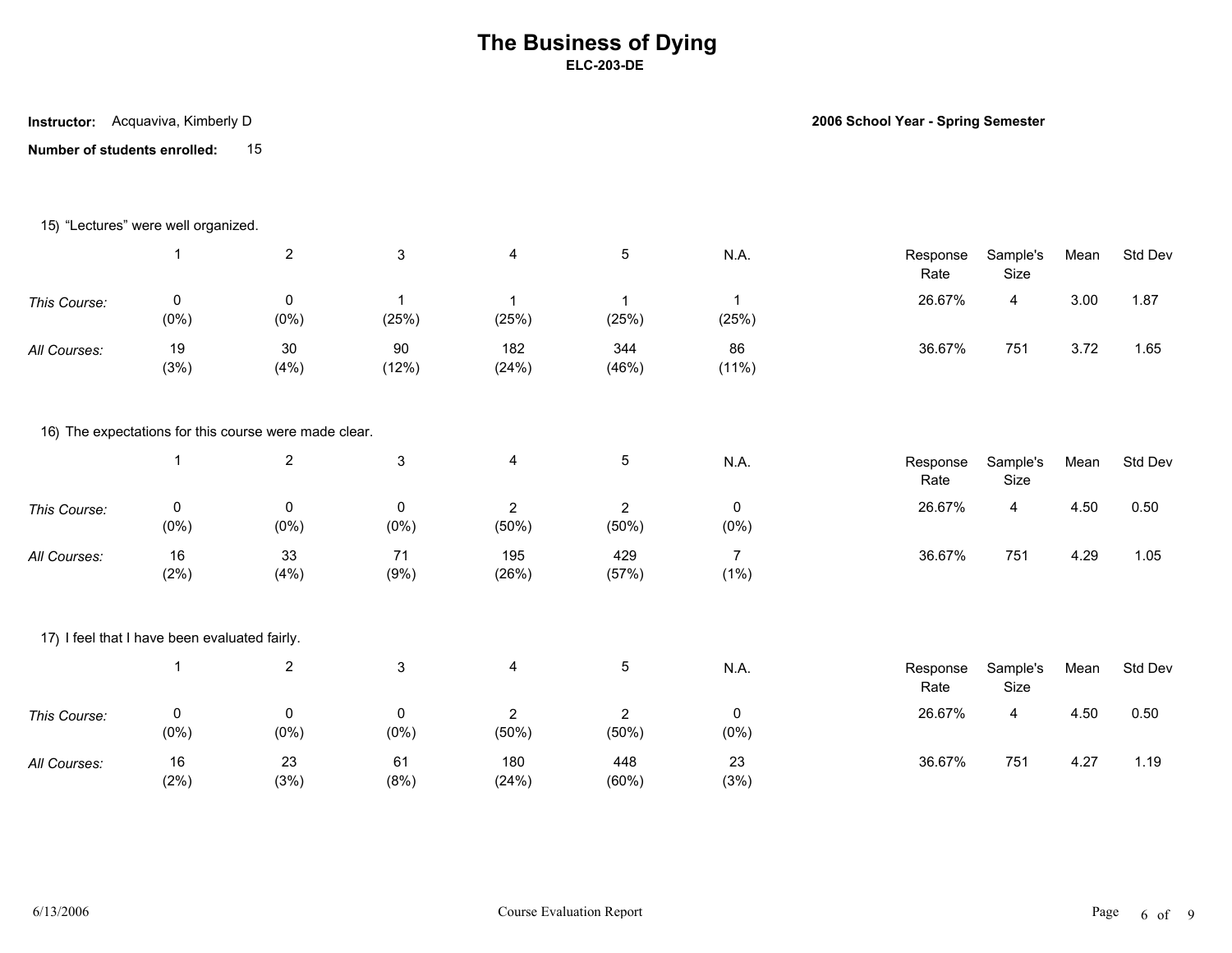**Number of students enrolled:** 15 **Instructor:** Acquaviva, Kimberly D

**2006 School Year - Spring Semester**

|              |                        | 18) I can explain and apply the key concepts of this course      |                           |                         |                         |                        |                  |                  |      |         |
|--------------|------------------------|------------------------------------------------------------------|---------------------------|-------------------------|-------------------------|------------------------|------------------|------------------|------|---------|
|              | $\mathbf{1}$           | $\overline{2}$                                                   | $\mathbf{3}$              | 4                       | 5                       | N.A.                   | Response<br>Rate | Sample's<br>Size | Mean | Std Dev |
| This Course: | 0<br>$(0\%)$           | $\mathbf 0$<br>$(0\%)$                                           | 0<br>$(0\%)$              | $\overline{c}$<br>(50%) | $\overline{2}$<br>(50%) | $\pmb{0}$<br>$(0\%)$   | 26.67%           | 4                | 4.50 | 0.50    |
| All Courses: | 14<br>(2%)             | 17<br>(2%)                                                       | 77<br>(10%)               | 247<br>(33%)            | 385<br>(51%)            | 11<br>$(1\%)$          | 36.67%           | 751              | 4.25 | 1.02    |
|              |                        | 19) This course fulfilled professional or personal expectations. |                           |                         |                         |                        |                  |                  |      |         |
|              | $\mathbf 1$            | $\overline{2}$                                                   | $\ensuremath{\mathsf{3}}$ | 4                       | 5                       | N.A.                   | Response<br>Rate | Sample's<br>Size | Mean | Std Dev |
| This Course: | $\mathbf 0$<br>$(0\%)$ | 0<br>$(0\%)$                                                     | $\mathbf 0$<br>$(0\%)$    | $\overline{2}$<br>(50%) | $\overline{2}$<br>(50%) | $\mathbf 0$<br>$(0\%)$ | 26.67%           | 4                | 4.50 | 0.50    |
| All Courses: | $30\,$<br>(4% )        | 37<br>(5%)                                                       | 103<br>(14%)              | 218<br>(29%)            | 354<br>(47%)            | 9<br>$(1\%)$           | 36.67%           | 751              | 4.07 | 1.16    |
|              |                        | 20) The level of the course material was just about right.       |                           |                         |                         |                        |                  |                  |      |         |
|              |                        | $\overline{2}$                                                   | $\ensuremath{\mathsf{3}}$ | 4                       | 5                       | N.A.                   | Response<br>Rate | Sample's<br>Size | Mean | Std Dev |
| This Course: | $\pmb{0}$<br>$(0\%)$   | 0<br>$(0\%)$                                                     | 0<br>$(0\%)$              | $\overline{2}$<br>(50%) | $\overline{2}$<br>(50%) | 0<br>$(0\%)$           | 26.67%           | 4                | 4.50 | 0.50    |
| All Courses: | 17<br>(2%)             | $30\,$<br>(4% )                                                  | 109<br>(15%)              | 247<br>(33%)            | 337<br>(45%)            | 10<br>$(1\%)$          | 36.62%           | 750              | 4.10 | 1.08    |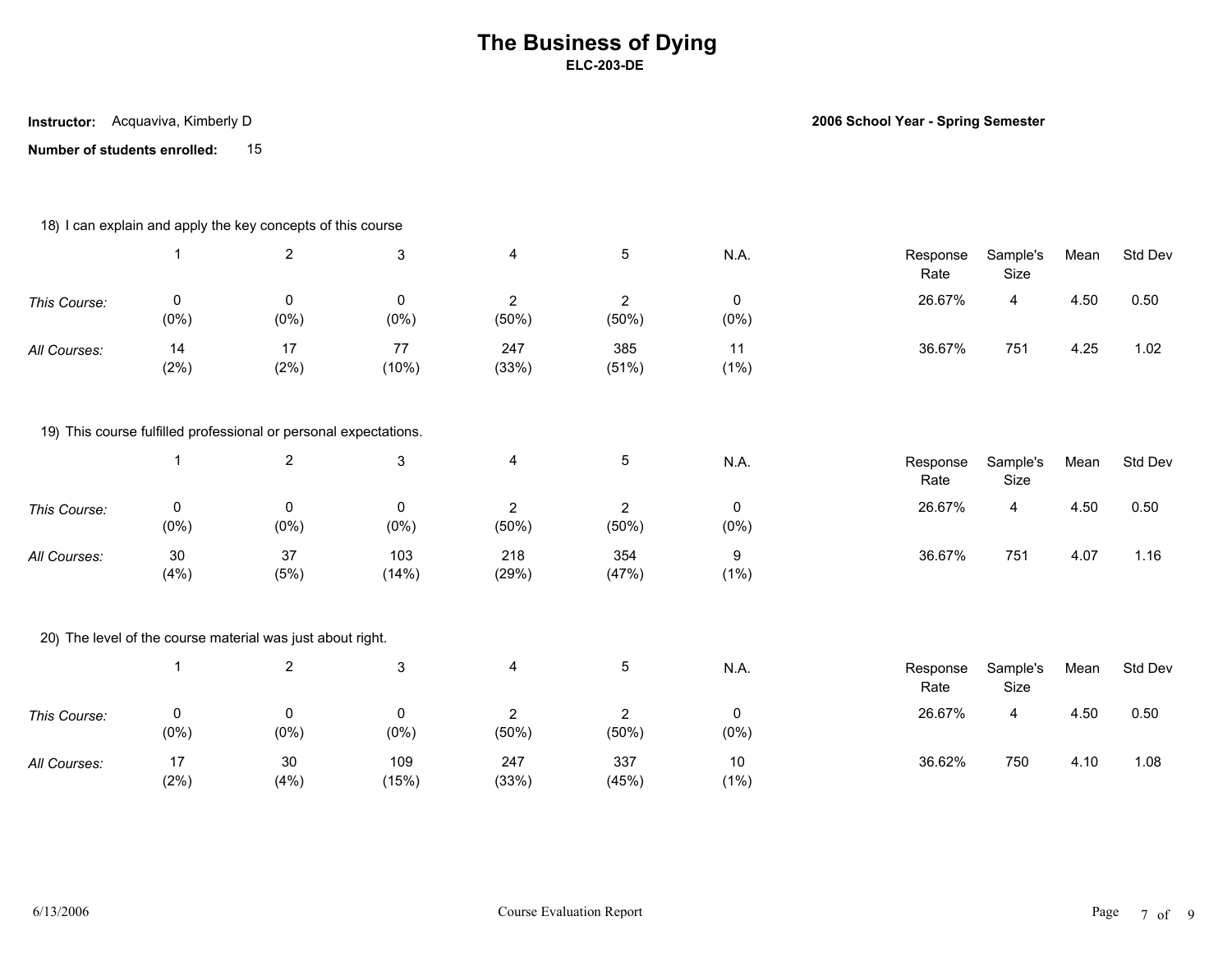**Instructor:** Acquaviva, Kimberly D

**2006 School Year - Spring Semester**

**Number of students enrolled:** 15

21) The pace of this course was just about right.

|              |            |            |             |               |              | N.A.       | Response<br>Rate | Sample's<br>Size | Mean          | Std Dev |  |
|--------------|------------|------------|-------------|---------------|--------------|------------|------------------|------------------|---------------|---------|--|
| This Course: | 0<br>(0%)  | (0%        | 0<br>(0% )  | _<br>$(50\%)$ | $(50\%)$     | $(0\%)$    | 26.67%           | 4                | 4.50          | 0.50    |  |
| All Courses: | 20<br>(3%) | 37<br>(5%) | 91<br>(12%) | 238<br>(32%)  | 354<br>(47%) | 11<br>(1%) | 36.67%           | 751              | $4.1^{\circ}$ | 1.12    |  |

Since the beginning of this semester, on average how many hours per week have you spent for this course (Include time spent listening to lectures, preparing for examinations, conducting research, completing assignments, reading related to the subject matter, discussing the subject matter with the instructor and other students, etc. Do not include time spent commuting to and from class). Write your response in the space provided.

22) Hours per week for this course alone:

- Approximately 10-15 hours per week depending on readings and assignments.

 $-$  twelve

5

- $-6$  hours
- 23) Hours per week for all of your courses combined:
- Approximately 20-35 hours per week depending on readings and assignments.
- Only took the one course
- $-15-18$
- $-15$  hours